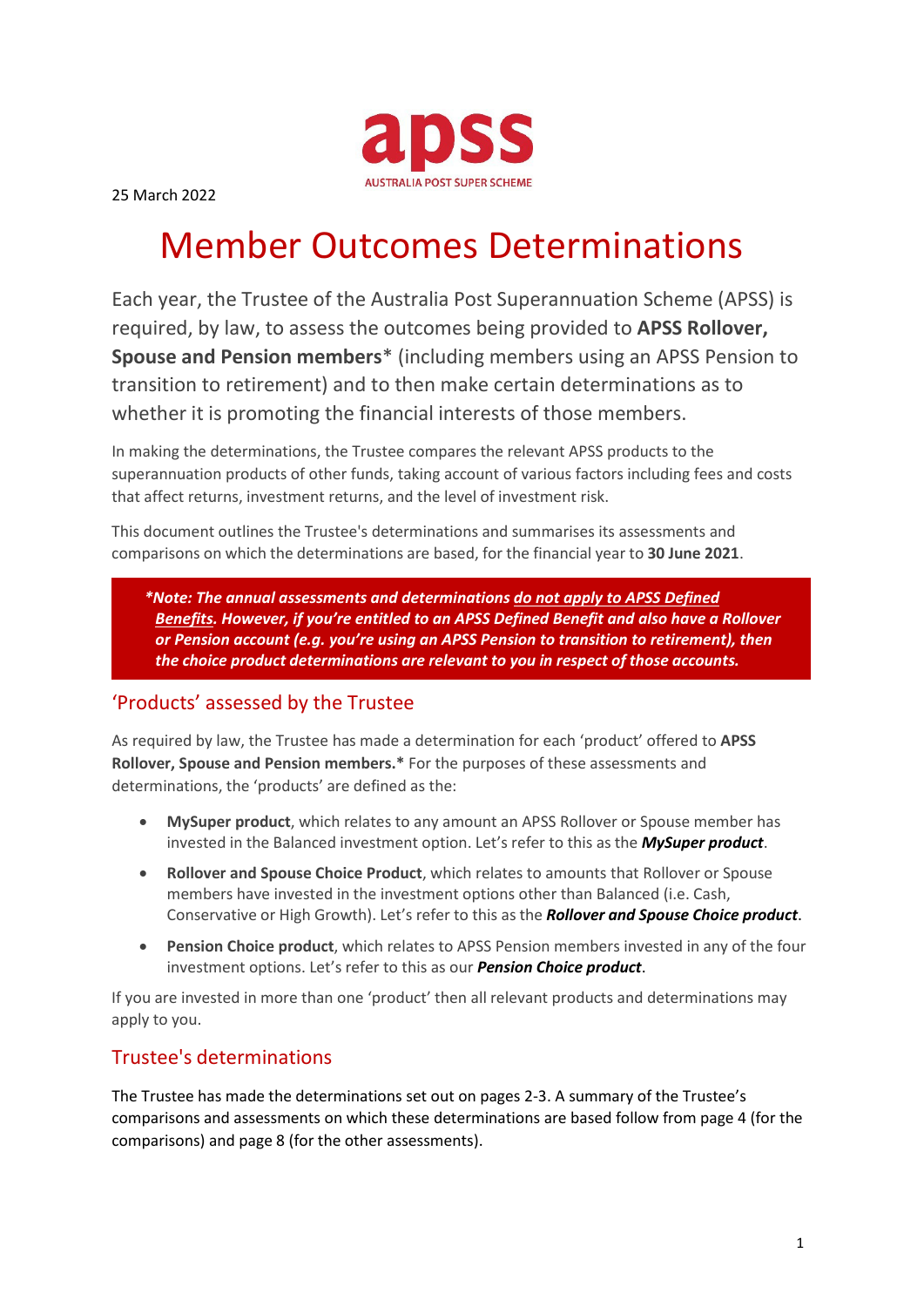# APSS *MySuper product* determination for the financial year to 30 June 2021

# **The financial interests of the APSS members who hold the** *MySuper product* **are being promoted by the APSS Trustee.**

This determination has regard to

- a comparison of the *MySuper product* with other MySuper products offered by other regulated superannuation funds;
- information set out in APRA's statistical publications and the APRA Heatmap published 16 December 2021; and
- an assessment of the following factors in respect of those APSS members who hold the *MySuper product*:
	- o whether the options, benefits and facilities offered under the *MySuper product* are appropriate;
	- o whether the investment strategy for the *MySuper product*, including the level of investment risk and the return target, is appropriate;
	- o whether the insurance strategy for the product is appropriate;
	- o whether any insurance fees charged in relation to the *MySuper product* inappropriately erode members' retirement incomes;
	- o whether members are disadvantaged because of the scale of, and within, the APSS Trustee's business operations;
	- o whether the operating costs of the APSS Trustee's business operations are inappropriately affecting the financial interests of members; and
	- o whether the basis for the setting of fees is appropriate.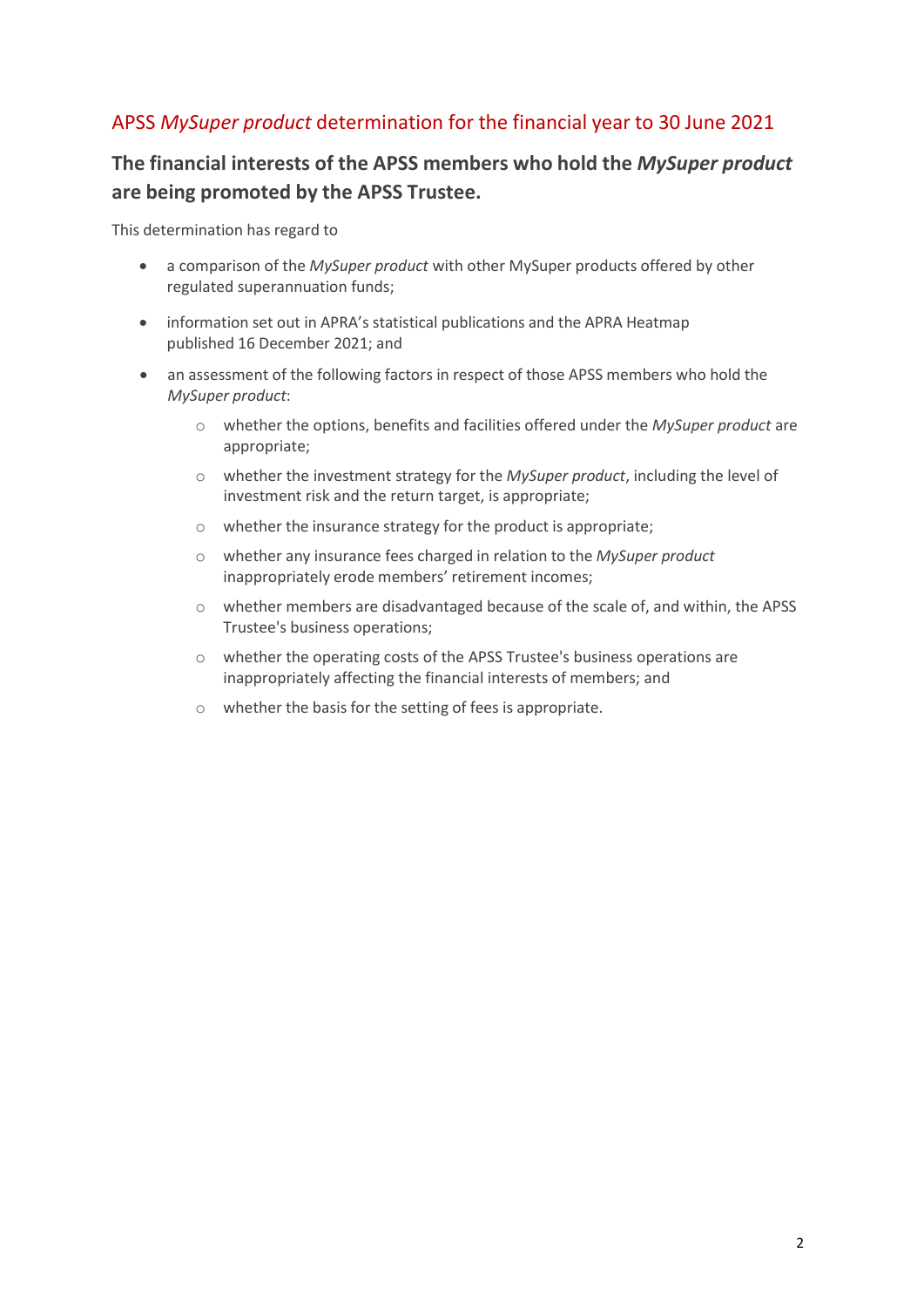# Choice product determinations for the financial year to 30 June 2021 (i.e. for the *Rollover and Spouse Choice product* and the *Pension Choice product*)

# **The financial interests of the APSS members who hold a choice product are being promoted by the APSS Trustee.**

This determination, in respect of each of the *Rollover and Spouse Choice product* and *Pension Choice product*, has regard to:

- a comparison of the choice product with the comparable choice products offered by other regulated superannuation funds; and
- an assessment of the following factors in respect of those APSS members who hold the Rollover and Spouse Choice Product or Pension Choice product (as applicable):
	- $\circ$  whether the options, benefits and facilities offered under the choice product are appropriate;
	- o whether the investment strategy for the choice product, including the level of investment risk and the return target, is appropriate;
	- o whether the insurance strategy for the choice product is appropriate;
	- o whether any insurance fees charged in relation to the choice product inappropriately erode members' retirement incomes;
	- o whether members are disadvantaged because of the scale of, and within, the APSS Trustee's business operations;
	- o whether the operating costs of the APSS Trustee's business operations are inappropriately affecting the financial interests of members; and
	- o whether the basis for the setting of fees is appropriate.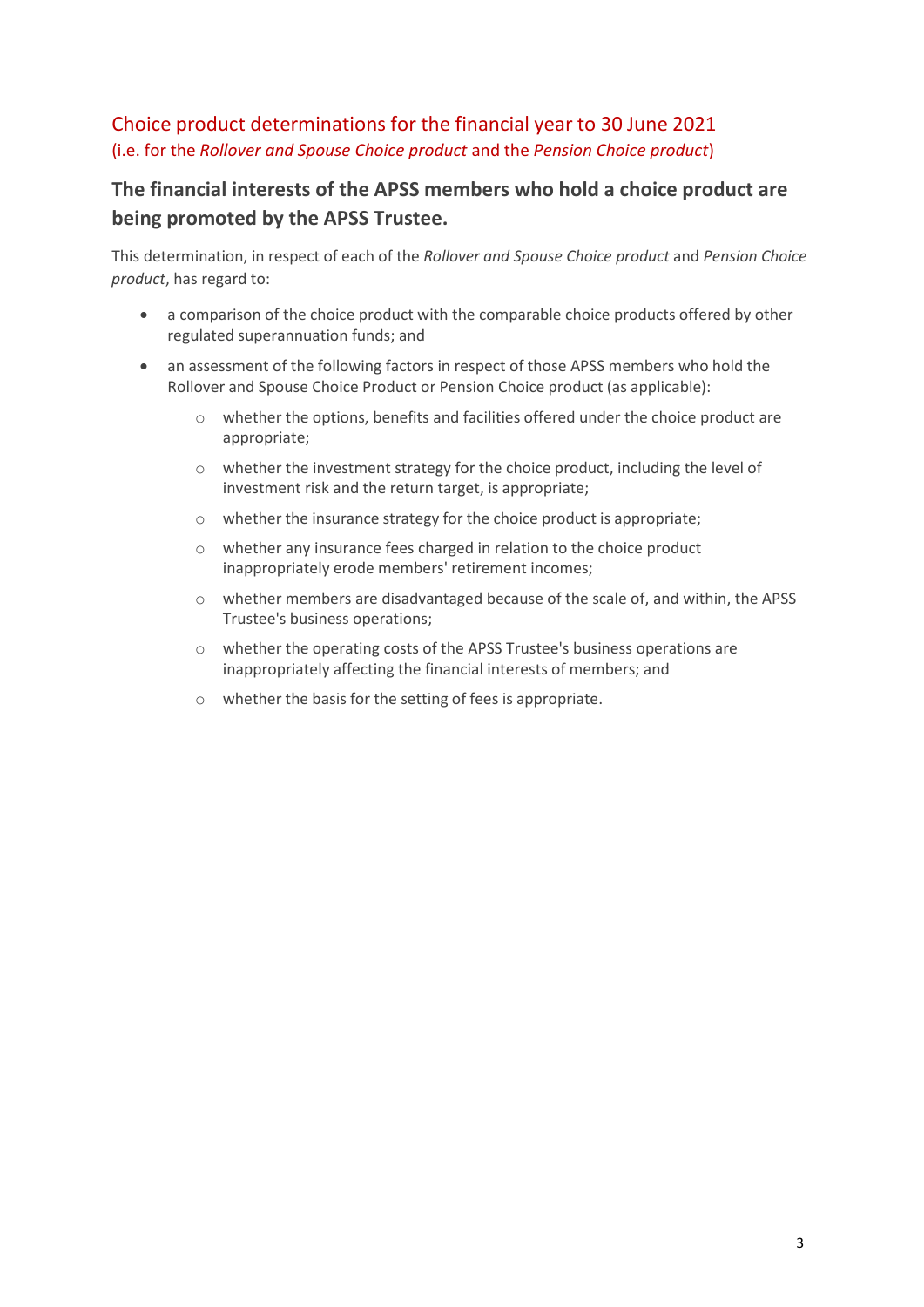# **Comparison of the** *MySuper product, Rollover and Spouse Choice product* **and** *Pension Choice product* **with other MySuper and choice products**

The following information summarises the comparisons made for each of the determinations.

For the *MySuper product*, *Rollover and Spouse Choice product* and *Pension Choice product*, comparisons were made regarding:

- 1. **Investments** (i.e. investment returns and investment risk); and
- 2. **Fees and costs**.

## 1. Investments

The investment returns and investment risks for the *MySuper product* have been compared to other MySuper products, and each of the *Rollover and Spouse Choice product* and *Pension Choice product* (and the investment options within each choice product) have been compared to comparable choice products and options, offered by other regulated superannuation funds.

Investment returns relative to other superannuation funds vary depending on the investment option, the length of the period over which the investment returns are compared as well as when the period ends.

This Member Outcomes Determination details assessments and comparisons over multiple time periods to 30 June 2021.

#### *MySuper product – Investment Returns*

The following table shows that, over 1 year, 3 years, 5 years and 10 years to 30 June 2021, the *MySuper product* (i.e. the Balanced option) met its investment objectives. The longer-term investment returns (5 and 10 years) are similar to the median longer-term returns in a survey of other, similar MySuper products offered by other superannuation funds.

#### APSS *MySuper product* Net Investment Returns\*

Compared to its investment objective and the median of other MySuper products

| To 30 June 2021 |                                   | 1 Year | 3 Years<br>(p.a.) | 5 Years<br>(p.a.) | 10 Years<br>(p.a.) |
|-----------------|-----------------------------------|--------|-------------------|-------------------|--------------------|
| <b>Balanced</b> | $\bullet$ Return                  | 17.6%  | 7.7%              | 7.6%              | 7.9%               |
|                 | • Investment Objective - CPI + 3% | 6.9%   | 4.9%              | 5.2%              | 4.8%               |
|                 | • Survey Median Returns           | 16.9%  | 7.5%              | 7.9%              | 7.9%               |

\*Returns are net of investment fees and taxes but do not take account of administration fees. Past investment returns are not necessarily indicative of future investment returns.

The Trustee has assessed the APSS MySuper product investment returns (i.e. the Balanced investment option return) against the investment returns of *MySuper products* from other superannuation funds for a hypothetical 50-year-old member with an account balance of \$50,000. The investment returns have been lower than the median achieved by other superannuation funds, consistent with a lower risk investment strategy in the APSS MySuper product, as demonstrated in the table at the top of the following page.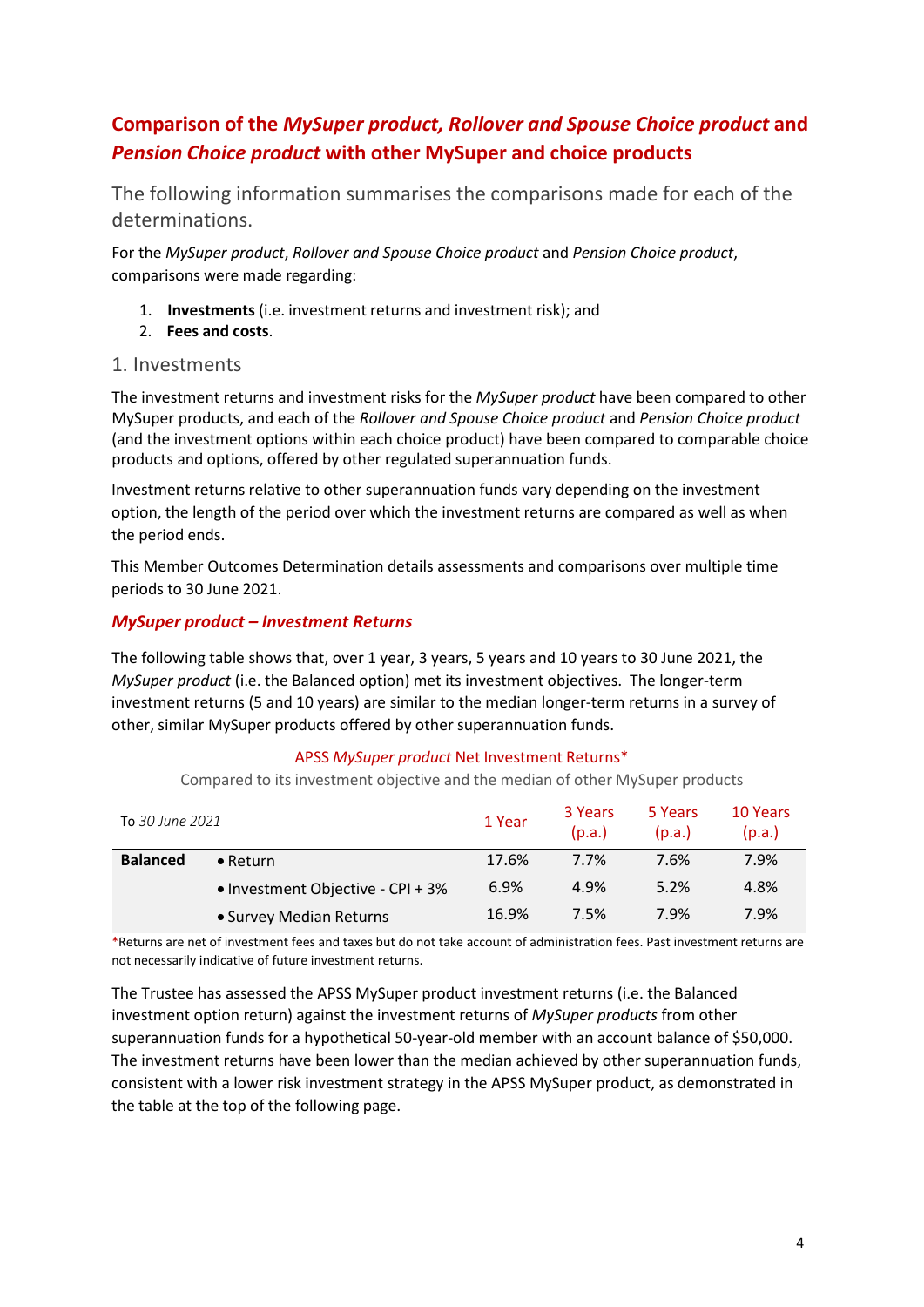#### APSS *MySuper product* Net Investment Returns\*

| To 30 June 2021 | 1 Year | 3 Years (p.a.) | 5 Years (p.a.) |
|-----------------|--------|----------------|----------------|
| <b>APSS</b>     | 17.35% | 7.44%          | 7.37%          |
| Median          | 18.20% | 7.92%          | 8.50%          |

\*Returns are net of investment fees and taxes and including administration fees. Past investment returns are not necessarily indicative of future investment returns. If a *MySuper product* member is employed by Australia Post or an associated employer, the APSS investment returns are 0.27% p.a. higher than shown in this table because the employer pays the administration fees.

#### *MySuper product – Investment Risk*

There is less investment risk if changes in investment returns are smoother over time. Standard deviation is a way of measuring this variation. The *MySuper product* (i.e. the Balanced investment option) has lower-than-median risk on this measure.

However, the risk is stated differently when the Standard Risk Measure (SRM) is used to measure risk because the SRM is a future estimate of how many years the APSS MySuper product is expected to have negative returns over the next 20 years. The Trustee has observed that the assumptions used to calculate the SRM are more conservative than those being used by many other funds and this overstates the risk relative to those other funds. For the APSS, the *MySuper product* SRM was 4.3 as at 30 June 2021, compared against the median for all MySuper products suitable for members aged 50 of 4.0 using more optimistic assumptions.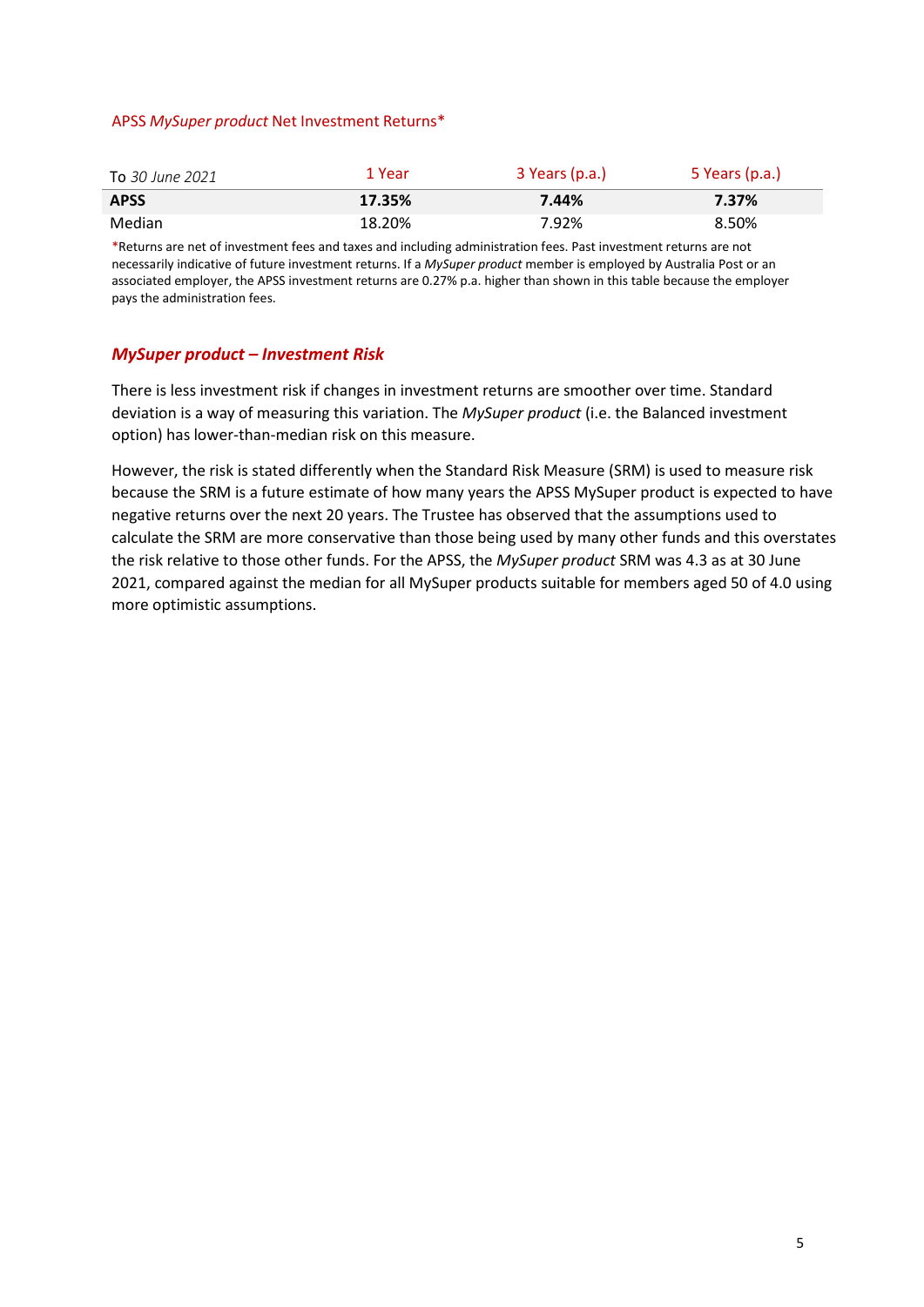#### *Rollover and Spouse Choice product – Investment Returns*

The following table provides a comparison of the investment returns of the *Rollover and Spouse Choice product* against their objectives and comparable choice products and options offered by other regulated superannuation funds (i.e. for the High Growth, Conservative and Cash investment options) to 30 June 2021.

#### APSS *Rollover and Spouse Choice product* Net Investment Returns\*\*

Compared to investment objectives and similar products offered by other superannuation funds

| To 30 June 2021    |                                     | 1 Year | 3 Years<br>(p.a.) | 5 Years<br>(p.a.) | 10 Years<br>(p.a.) |
|--------------------|-------------------------------------|--------|-------------------|-------------------|--------------------|
| <b>High Growth</b> | $\bullet$ Return                    | 23.2%  | 9.1%              |                   |                    |
|                    | • Investment Objective - CPI + 4%   | 7.9%   | 6.0%              | N/A               | N/A                |
|                    | • Survey Median Return              | 22.4%  | 8.7%              |                   |                    |
| Conservative       | $\bullet$ Return                    | 8.2%   | 4.8%              |                   |                    |
|                    | • Investment Objective - CPI + 1.5% | 5.4%   | 3.3%              | N/A               | N/A                |
|                    | • Survey Median Return              | 8.8%   | 4.9%              |                   |                    |
| Cash               | $\bullet$ Return                    | 0.1%   | 0.9%              | 1.1%              | 1.8%               |
|                    | • Investment Objective – Bank bill  | 0.0%   | 0.8%              | 1.1%              | 1.9%               |
|                    | • Survey Median return              | 0.0%   | 0.8%              | 1.1%              | 1.8%               |

**Note:** Before 1 July 2017, the **Cash** option was called 'Cash Return'. The **Conservative** and **High Growth** options commenced on 1 July 2017, which is why information for periods longer than 3 years are currently not applicable (n/a).

\*\* Returns are net of investment fees and taxes but do not take account of administration fees. Past investment returns are not necessarily indicative of future investment returns.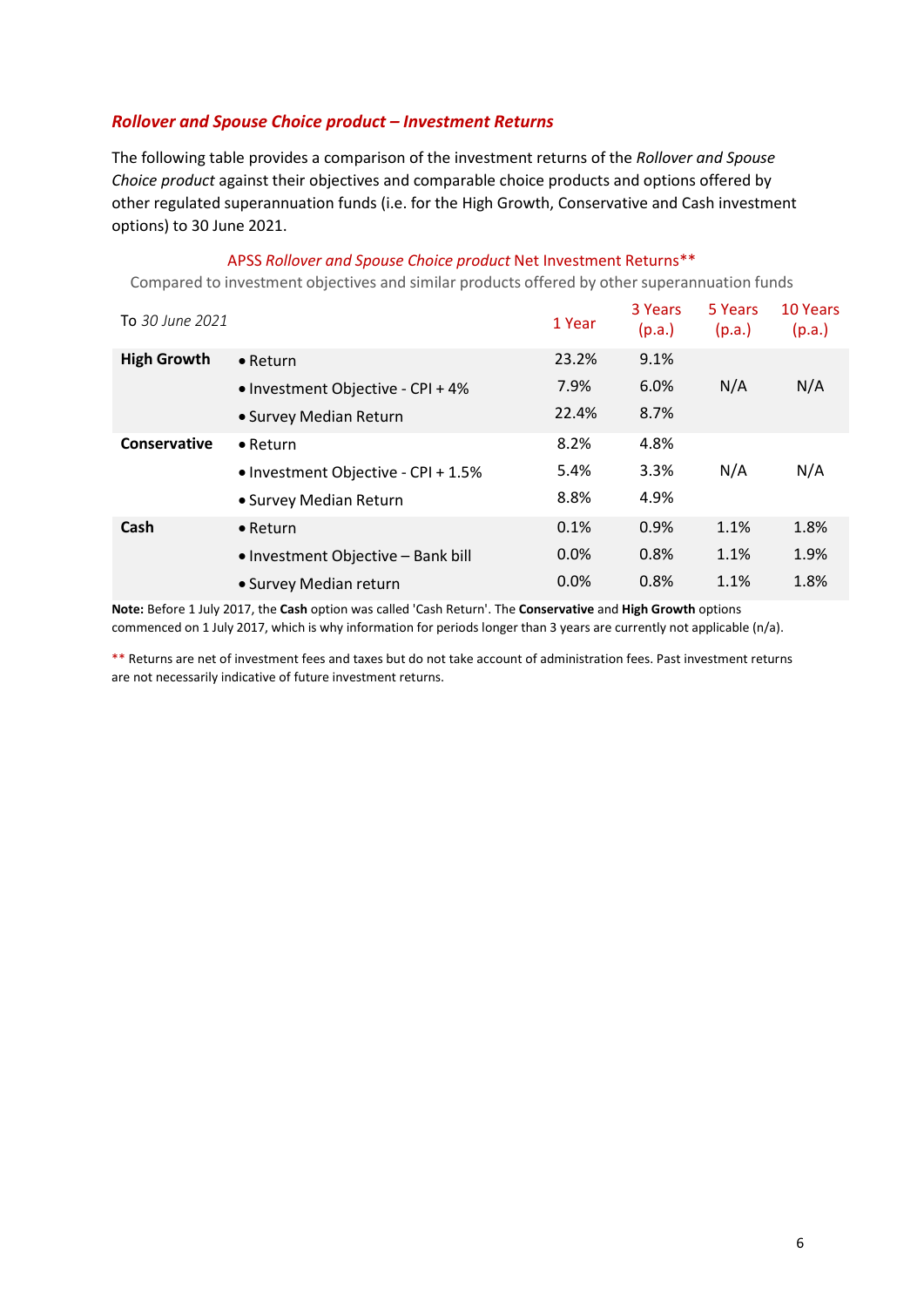#### *Pension Choice product – Investment Returns*

The following table provides a comparison of the *Pension Choice product*, but only for members transitioning to retirement, against their objectives and comparable choice products and options offered by other regulated superannuation funds to 30 June 2021. The comparison for the *Pension Choice product* for other pension members is similar to that shown in the table below, except that the APSS returns are higher relative to the objectives because no investment tax applies.

#### APSS *Pension Choice product* transitioning to retirement Net Investment Returns\*

Compared to investment objectives and similar products offered by other superannuation funds

| To 30 June 2021    |                                     | 1 Year  | 3 Years<br>(p.a.) | 5 Years<br>(p.a.) | 10 Years<br>(p.a.) |
|--------------------|-------------------------------------|---------|-------------------|-------------------|--------------------|
| <b>High Growth</b> | $\bullet$ Return                    | 23.2%   | 9.1%              |                   |                    |
|                    | • Investment Objective - CPI + 4%   | 7.9%    | 6.0%              | N/A               | N/A                |
|                    | • Survey Median Return              | 22.4%   | 8.7%              |                   |                    |
| <b>Balanced</b>    | $\bullet$ Return                    | 17.6%   | 7.7%              | 7.8%              | 8.6%               |
|                    | • Investment Objective - CPI + 3%   | 6.9%    | 4.9%              | 5.2%              | 4.8%               |
|                    | • Survey Median Return              | 16.9%   | 7.5%              | N/A               | N/A                |
| Conservative       | $\bullet$ Return                    | 8.2%    | 4.8%              |                   |                    |
|                    | • Investment Objective - CPI + 1.5% | 5.4%    | 3.3%              | N/A               | N/A                |
|                    | • Survey Median Return              | 8.8%    | 4.9%              |                   |                    |
| Cash               | $\bullet$ Return                    | 0.1%    | 0.9%              | 1.2%              | 2.1%               |
|                    | • Investment Objective - Bank bill  | $0.0\%$ | 0.8%              | 1.1%              | 1.9%               |
|                    | • Survey Median return              | 0.0%    | 0.8%              | N/A               | N/A                |

**Note:** Before 1 July 2017, the **Cash** option was called 'Cash Return', and the **Balanced** option was called 'Market Return'. The **Conservative** and **High Growth** options commenced on 1 July 2017, which is why information for periods longer than 3 years are currently not applicable (n/a).

\* Returns are net of investment fees and taxes but do not take account of administration fees. Past investment returns are not necessarily indicative of future investment returns.

#### *Rollover and Spouse Choice product and Pension Choice product – Investment Risk*

The investment risk was also compared to other funds and was lower than the median risk for investment options with similar levels of risk in other superannuation funds.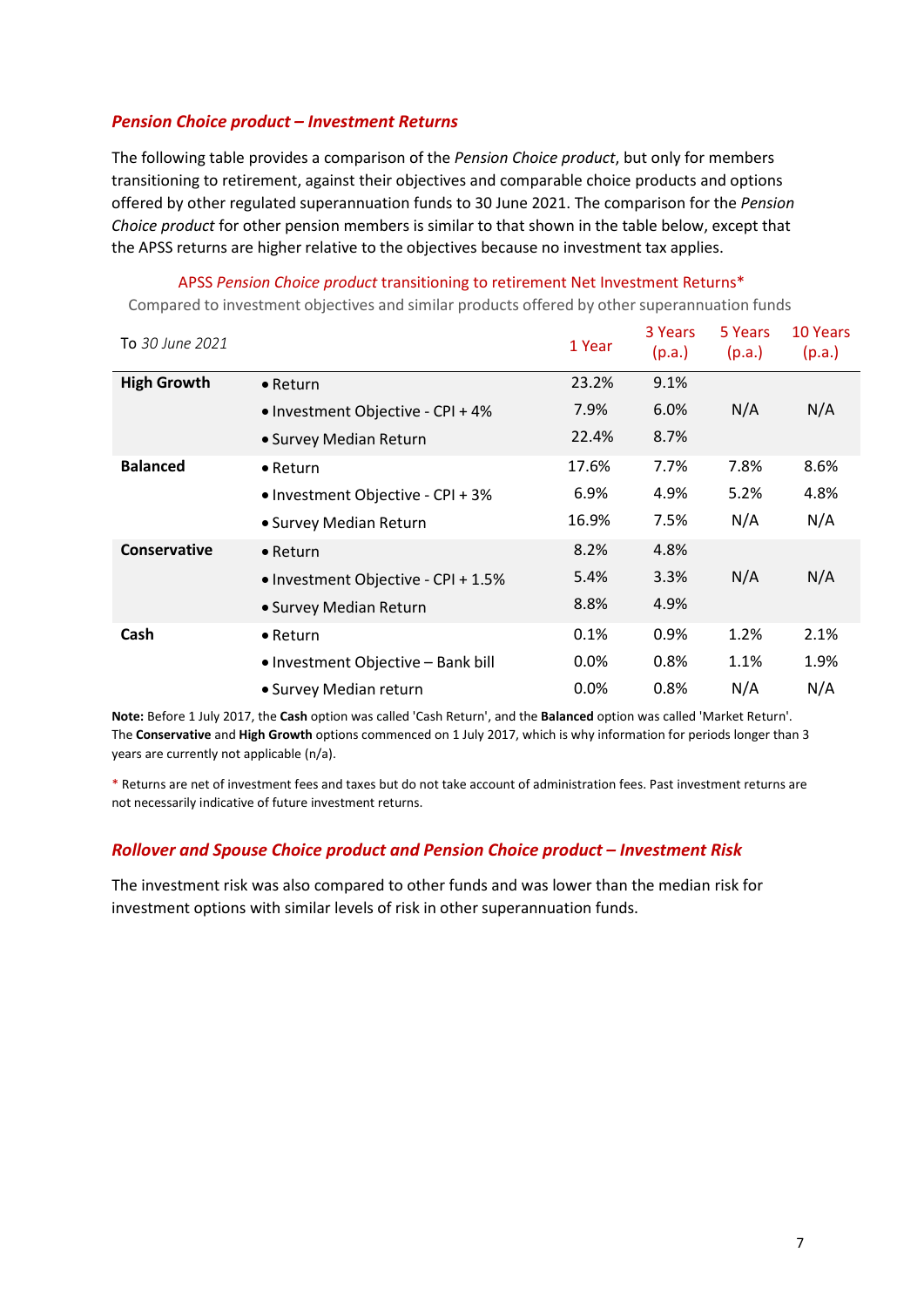## 2. Fees and Costs

The fees and costs for the *MySuper product* have been compared to other MySuper products, and each of the *Rollover and Spouse Choice product* and *Pension Choice product* (and the investment options within each choice product) have been compared to those in comparable choice products, offered by other regulated superannuation funds.

#### *MySuper product* **– Fees and Costs**

The APSS *MySuper product's* administration fees are low compared to most other super funds, but investment fees and costs are relatively higher than average, making the total APSS *MySuper product* fees and costs slightly above median. The Trustee believes that the investment fees and costs are appropriate to make investments that meet the investment objectives. Here's how the 'cost of product' for the *MySuper product* compared to other MySuper products at 30 June 2021 for a member age 50 with an account balance of \$50,000.

#### APSS *MySuper product* Fees and Costs

\$50,000 account balance, member age 50

| To 30 June 2021 | Cost of product |  |  |
|-----------------|-----------------|--|--|
| <b>APSS</b>     | $$573*$         |  |  |
| Median          | \$519           |  |  |

\*The Product Disclosure Statement (PDS) that was in use at 30 June 2021 disclosed \$603 as the cost of product. Please note that this was the cost of product for the previous year, the year to 30 June 2020, as the 30 June 2021 cost could not be calculated until after 30 June 2021. The cost of product for the year to 30 June 2021 was initially estimated to be \$573 for that year, as disclosed from 1 July to 30 November 2021, but revised to \$883 from the 1 December 2021 PDS roll following receipt of more up-to-date cost data in November 2021. Also, for employees of Australia Post and associated employers, the *MySuper product* fees and costs were disclosed as \$435 from 1 July to 30 November 2021, and \$745 from 1 December 2021. This is because Australia Post pays the administration fees for them.

#### *Rollover and Spouse Choice product and Pension Choice product – Fees and Costs*

The following table compares the total fees and costs, including administration and investment fees, for each of the investment options. They apply for the *Rollover and Spouse Choice product,* and are very similar to the amounts for the *Pension Choice product*. The comparison is made based on selected comparable superannuation products for a member with an account balance of \$50,000. They are amounts disclosed by comparable superannuation funds to their members around 30 June 2021 and have not been updated subsequently.

| To 30 June 2021            | Cash  | Conservative | <b>Balanced</b> | <b>High Growth</b> |
|----------------------------|-------|--------------|-----------------|--------------------|
| <b>APSS - Non Employee</b> | \$132 | \$357        | $$5552*$        | \$582              |
| <b>APSS – Employee#</b>    | \$15  | \$240        | \$435           | \$465              |
| Median                     | \$194 | \$459        | \$556           | \$587              |

\*This amount differs from the Balanced investment option shown for the *MySuper product* because it takes account of the tax deduction available to members on the APSS administration fees. The *MySuper product* fees quoted do not do this to make them comparable to the amounts quoted by other MySuper products.

# Australia Post pays the administration fees for its employees and the employees of associated employers.

The fees and costs of the Cash and Conservative investment options are lower than for the median of the other comparable products. For the Balanced and High Growth options they are a little higher, this is because while the administration fees are lower, the investment fees and costs are higher.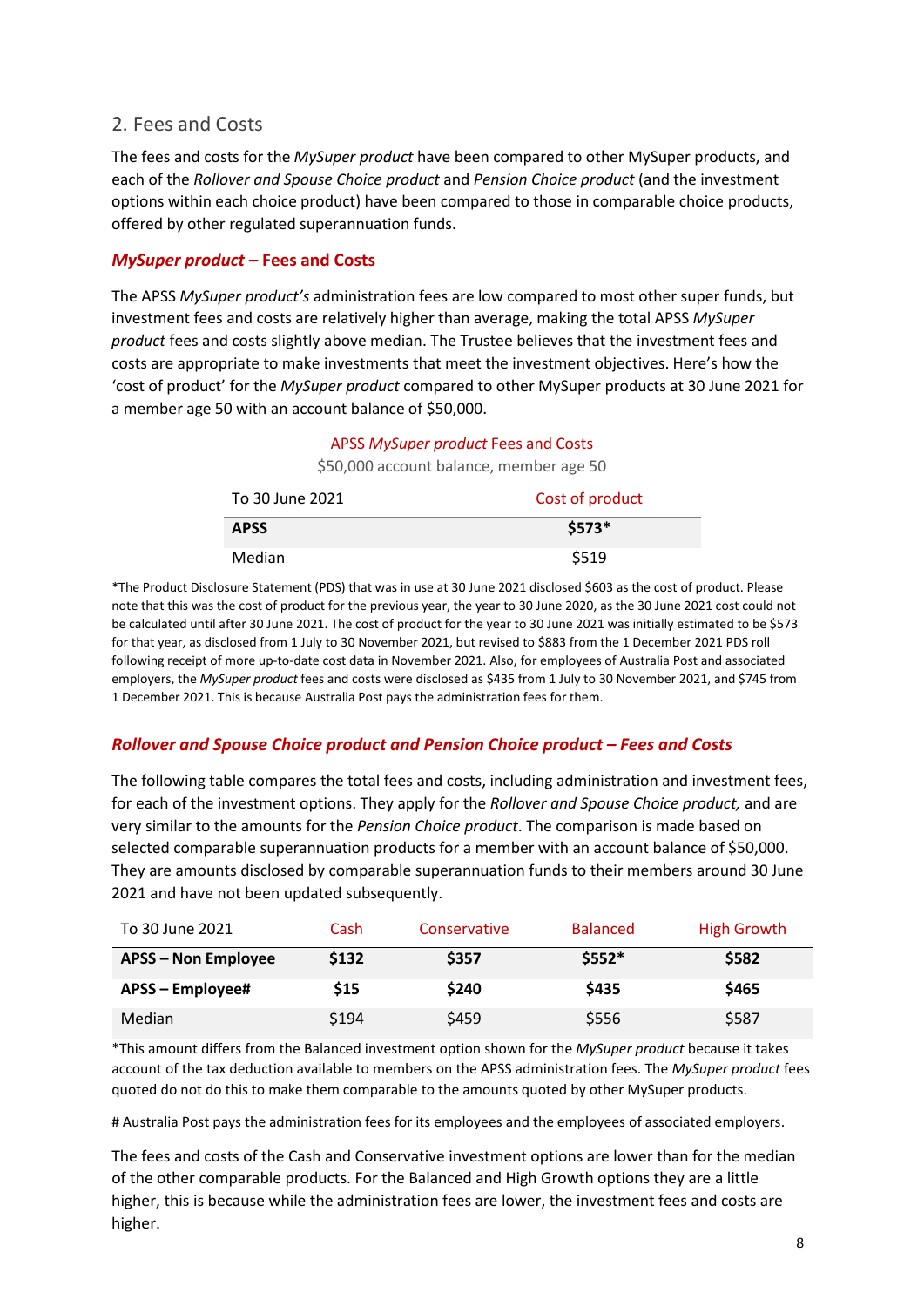# **Other factors assessed in making the determinations**

The following information summarises the assessments made in making each of the determinations.

For the *MySuper product,* the *Rollover and Spouse Choice product* and the *Pension Choice product*, it considers the:

- **1. Investment strategy;**
- **2. Fees and costs (i.e. Basis for Setting Fees and Operating costs);**
- **3. Insurance strategy and premiums;**
- **4. Options, benefits and facilities offered to members; and**
- **5. Scale of the APSS; and**
- **6. Performance test result.**

#### 1. Investment strategy

The Trustee considers that the nature and range of APSS investment options available through the *MySuper product*, the *Rollover and Spouse Choice product* and the *Pension Choice product* are appropriate for the APSS membership. In particular, the investment strategy has been considered and the Trustee is of the view that the investment strategies of the APSS investment options are appropriate because they:

- generally meet investment objectives; and
- produce investment returns similar to the median comparable returns.

The Trustee's Investment Committee undertook its annual investment strategy review, including the level of investment risk and return targets, determining once again that all investment strategies, including their respective levels of investment risk and return targets, remain appropriate for all four investment options.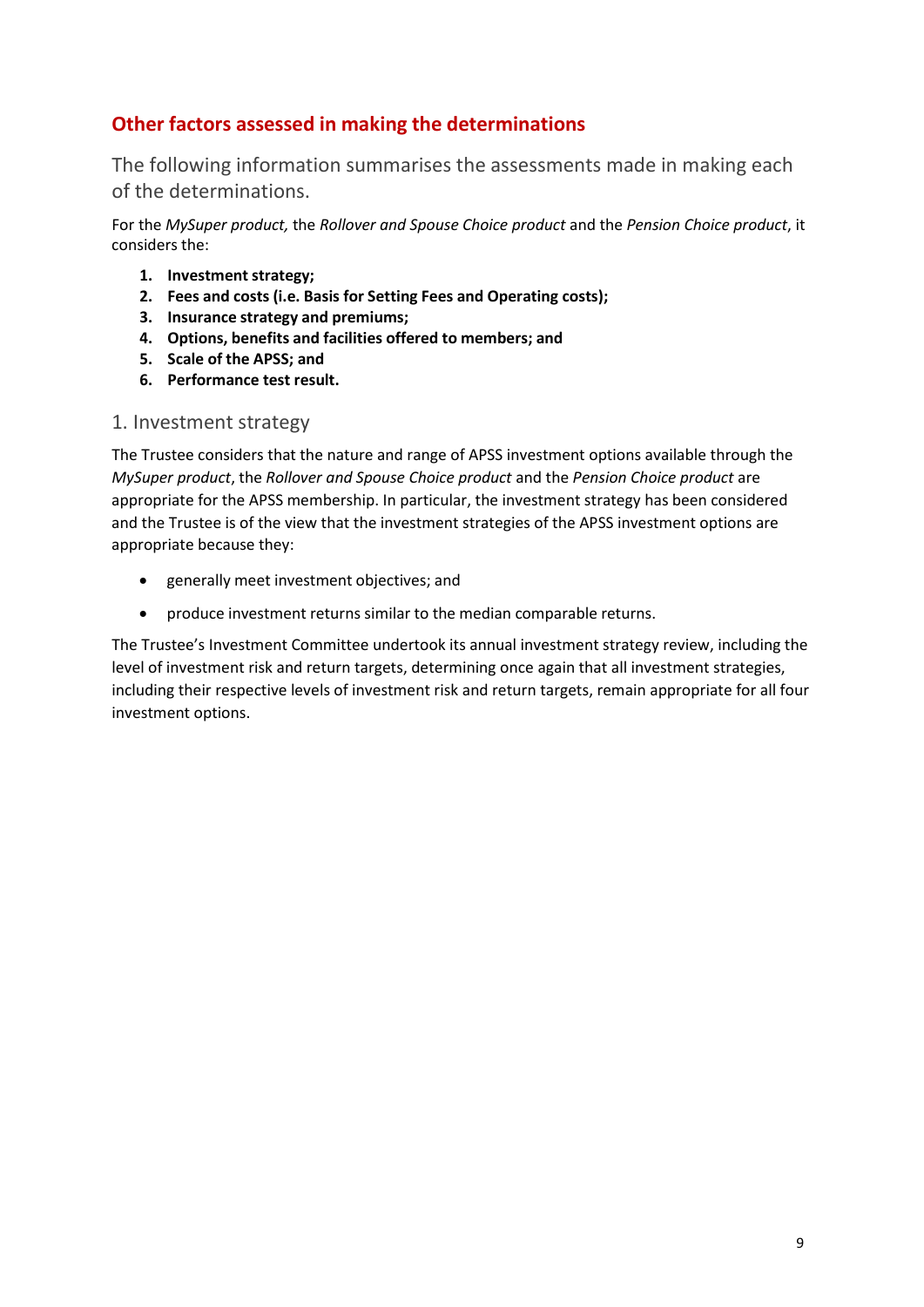## 2. Fees and Costs

The Trustee also assessed whether the basis for the setting of fees is appropriate for APSS members holding the *MySuper product,* the *Rollover and Spouse Choice product* and the *Pension Choice product* and whether the operating costs of the APSS Trustee's business operations are inappropriately affecting the financial interests of those members.

#### **Basis for Setting Fees**

The investment fees and costs for each of the products reflect the actual costs of investing and the administration fees for each product are based on the actual costs incurred. There is no unreasonable cross-subsidy between members. The Trustee therefore considers that the basis for setting of fees is appropriate for those members.

#### **Operating costs**

The following chart shows that the ratio of the APSS operating costs to the amount of its assets is low relative to most other superannuation funds.



APSS has low operating expense ratio

*Source: APRA Annual Fund Statistics June 2021*

The Trustee therefore considers the operating costs of the APSS Trustee's business operations are not inappropriately affecting the financial interests of those APSS members.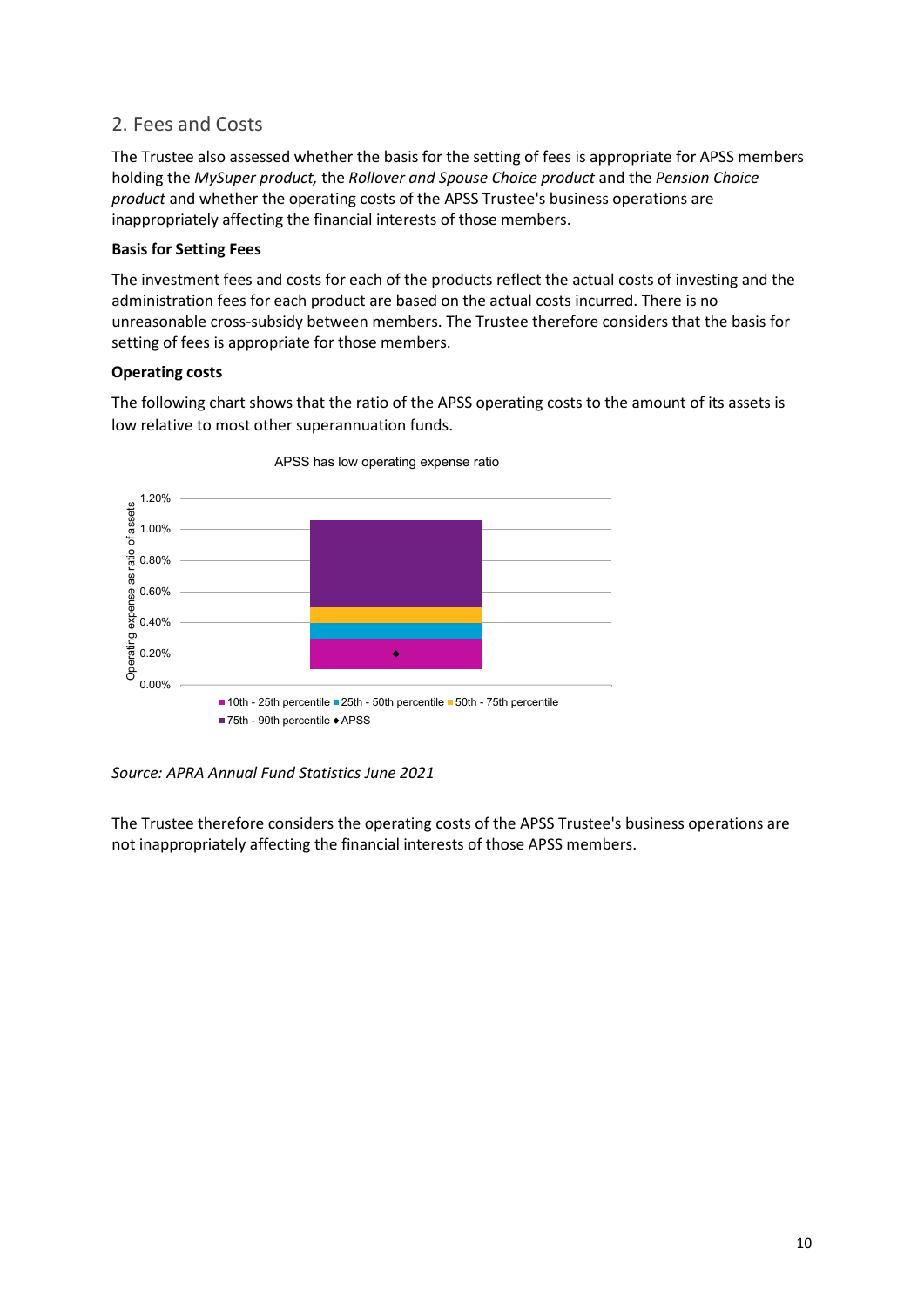## 3. Insurance

The Trustee has assessed whether the insurance strategy for the *MySuper product* and the *Rollover and Spouse Choice product* is appropriate for members who hold those products. The Trustee also assessed whether the insurance fees charged in relation to each of the *MySuper product* and *Rollover and Spouse Choice product* inappropriately erode the retirement incomes of the members who hold those products.

APSS members who hold the *Pension Choice product* are not eligible for insurance, so this factor is not relevant to the determination for that product.

## *MySuper product and Rollover and Spouse Choice product – Insurance*

The Trustee is of the view that the APSS's basic level of insurance for death, terminal illness and Total and Permanent Disability (TPD) is appropriate and meets its objectives to keep premiums low, not inappropriately erode member accounts and provide flexibility for members to voluntarily increase cover or easily opt out. It meets the minimum legislated death cover requirements.

The Trustee has also determined that the insurance premiums do not inappropriately erode the retirement income of the APSS members who have insurance cover, noting that the premiums for default insurance are very significantly below 1% of salary (even for low salaries).

In September 2021, the Trustee updated its Insurance Management Framework and Insurance Strategy document, which applies to eligible Rollover and Spouse members of the APSS.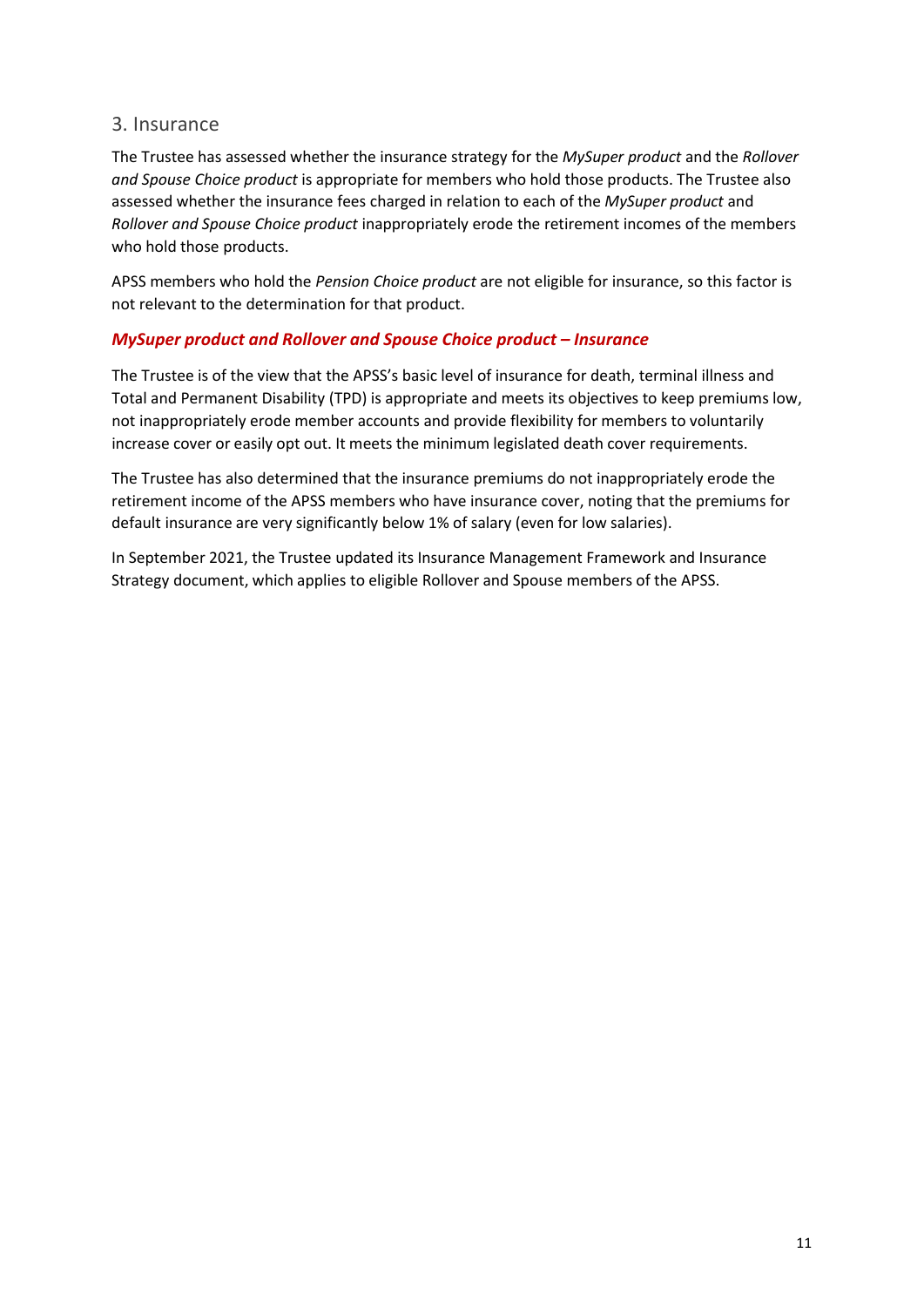## 4. Options, benefits and facilities

The Trustee has assessed whether the options, benefits and facilities offered under the *MySuper product*, and each of the *Rollover and Spouse Choice product* and *Pension Choice product* (and the investment options within each choice product) are appropriate to members who hold those products.

The Trustee is of the view that members are satisfied and engaged with the options, benefits and facilities provided to them by APSS. This is based on:

- data collected by its administrator measuring member interactions with the APSS;
- half-yearly surveys of members conducted by Customer Service Benchmarking Australia (CSBA) which consistently ranks the APSS in the top 10 against other super funds for member services on ease of doing business and overall satisfaction measured at six monthly intervals (Feb-Mar and Jul-Aug). As shown in the first chart below, overall member satisfaction generally and consistently exceeds the average satisfaction levels of members in the comparative 'All Funds' peer group;
- consistently scoring around 90 on a 100-point Key Performance Indicator (KPI) scale, which measures member service levels every quarter, based on objective metrics such as promptness of call centre responses, time taken to process/pay benefits, and number of complaints; and
- comparing APSS services to those provided by its peer funds.



*Source: CSBA/FEAL Superannuation CX Benchmarking Jul-Aug 2021*